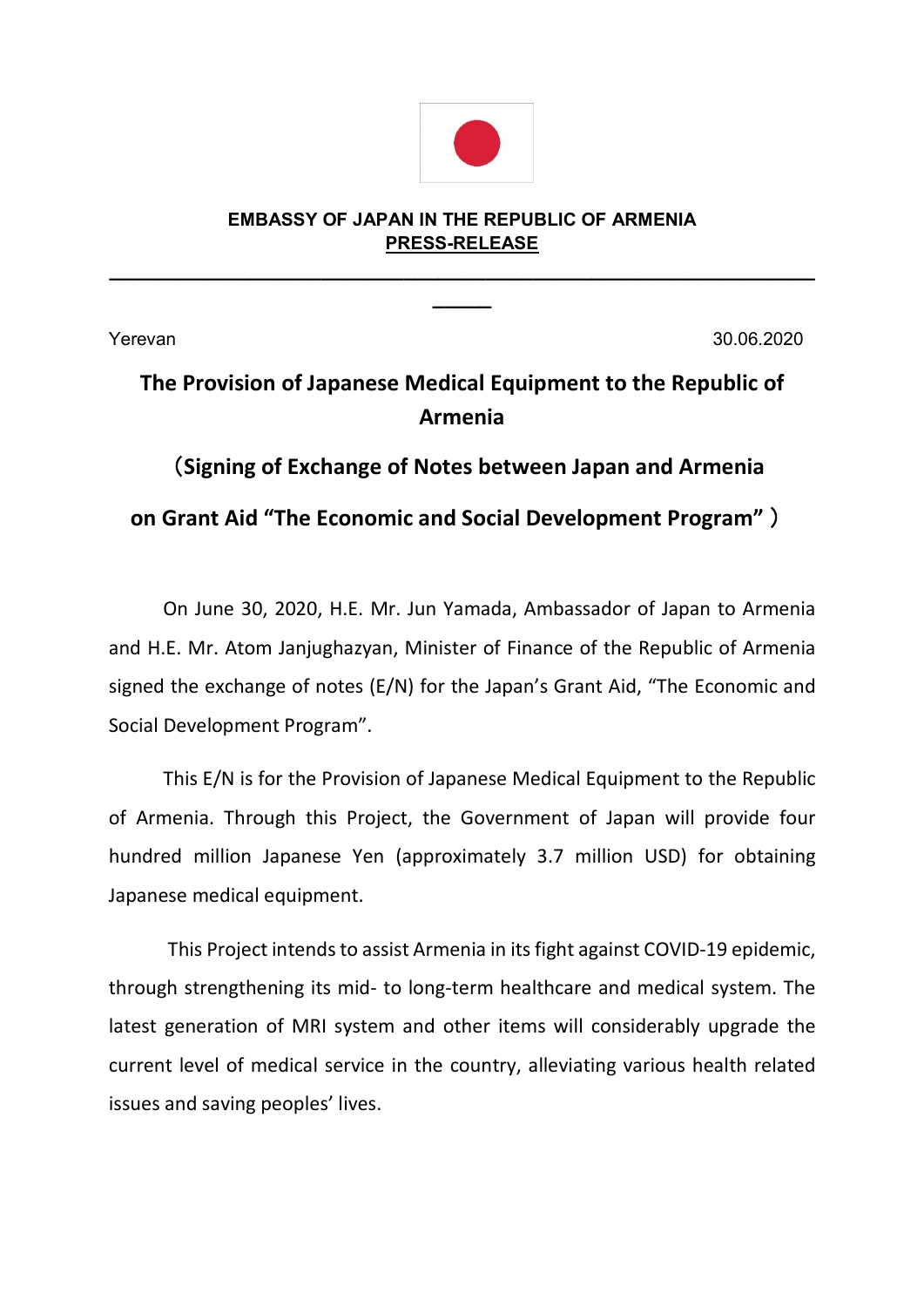As we are all aware, currently the whole world, including Armenia, is fighting against serious epidemic of COVID-19. Japan, as a close and friendly partner for Armenia, is willing to support the country to attain well-balanced and sustainable economic growth. This should be realized through improving various institutions, infrastructure and developing human resources, in particular in the medical sphere. From this point of view Japan has been supporting Armenia`s healthcare and medical institutions in Yerevan as well as in the provinces. Apart from such government-to-government Technical Assistance and Grant Aid, Dr. Akira Ishiyama, a world-famousJapanese physician and professor at UCLA, continues his yearly visit to this country to offer his incomparable skills in cochlear implantation for Armenian children.

This latest project embodies Japan's strong commitment to support Armenia. Our unique and strong bonds, which will see the 30th anniversary since Armenia regained independence in 2 years, will yet again testify to our shared universal values, as well as our determination to cooperate ever closely to make this world a better place for everybody.

Ambassador Yamada said, "On behalf of Japanese Government, I would like to highlight the utmost importance and timeliness of this Project, particularly in view of the current situation of COVID-19 pandemic in Armenia and the world. I sincerely hope that the new equipment from Japan will contribute to significantly upgrading capacity of healthcare and medical institutions in the country, thus saving more lives and enhancing the living standard of the Armenian people."

H.E. Mr. Arsen Torosyan, Minister of Health of the Republic of Armenia noted, "Cooperation between Armenia and Japan in the field of healthcare incorporates the best traditions. We highly value the continuous assistance that the Government of Japan kindly rendered to Armenia for many years to increase the healthcare capacity. During the last 25 years, several important projects have been